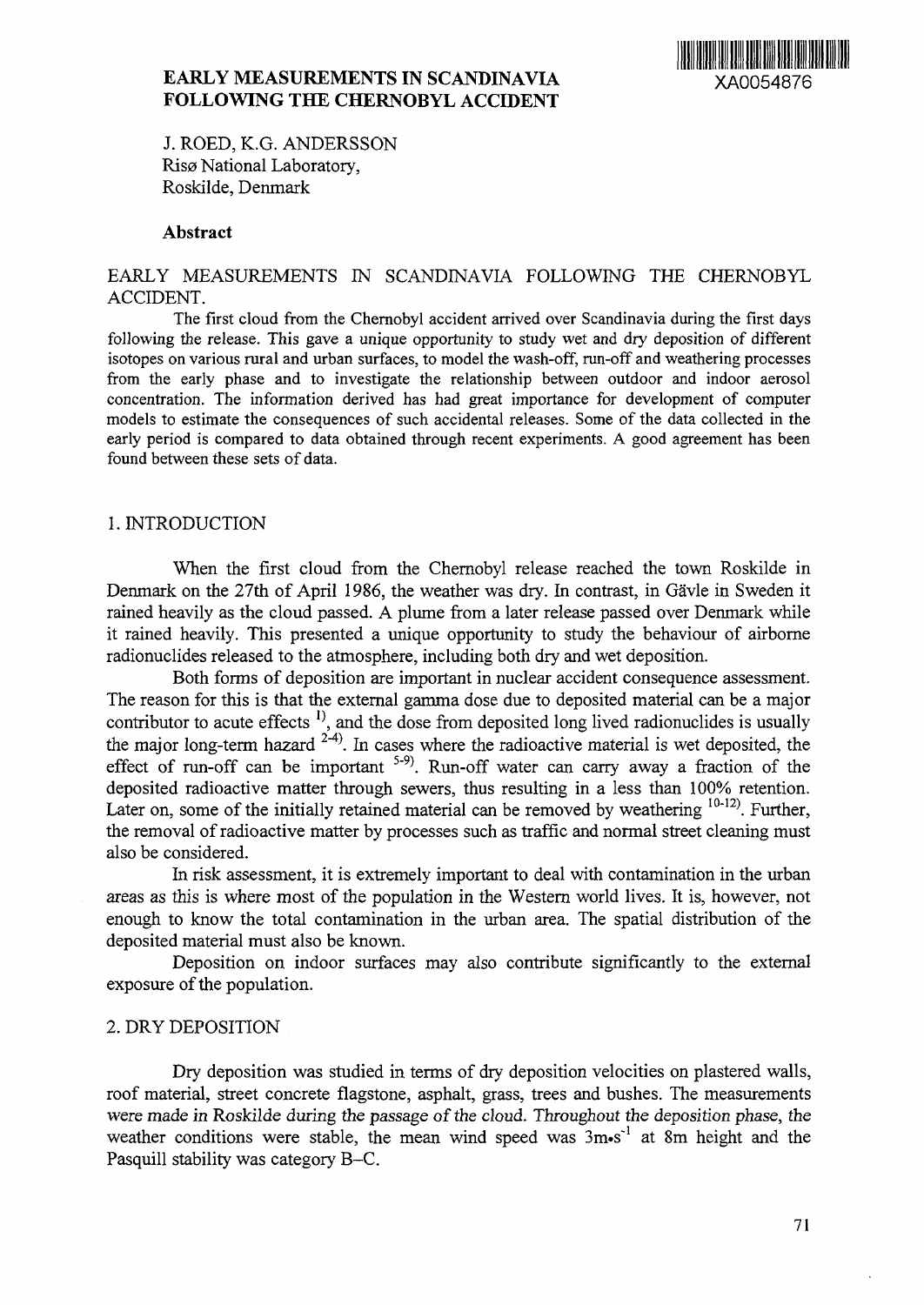Table I shows the mean values of measured deposition velocities for different radioelements originating from the Chernobyl accident. The results of each single measurement have been given elsewhere<sup>13</sup>. There was no obvious indication that the deposition velocity changed from one area to another, but it clearly differed for the various isotopes examined.

| <b>Isotope</b>  | I*     | $\mathbf{C}\mathbf{s}$ | Ru     | Ba       | Ce       | Zr     |
|-----------------|--------|------------------------|--------|----------|----------|--------|
| Paved areas     | 4.6(9) | 0.7(7)                 | 3.5(9) | 4.6(8)   | 8.1(9)   | 9.8(9) |
| Walls           | 3.0(4) | 0.1(4)                 | 0.4(4) | 0.4(4)   | 0.9(4)   | 1.3(4) |
| Windows         | 2.3(1) | 0.5(1)                 | 0.1(1) | 0.2(1)   |          | 0.1(1) |
| Grassed clipped | 22(1)  | 4.3(1)                 | 4.1(1) | 5.8(1)   | 7.7(1)   | 7.1(1) |
| Trees           | 80(3)  | 7(3)                   | 25(3)  | 26(3)    | 39(3)    | 45(3)  |
| Roofs           | 33(3)  | 2.8(2)                 | 3.4(3) | 53 $(3)$ | 40 $(1)$ |        |

TABLE I. DRY DEPOSITION VELOCITIES OF VARIOUS RADIOELEMENTS  $(10^{-4} \text{ MS}^{-1})$ 

The figure in parenthesis represents the number of measurements made.

\* elementary iodine

Particle bound caesium had the smallest value with a mean  $V_d$  of about  $1 \cdot 10^{-4}$  m s<sup>-1</sup>, and the highest  $V_d$ 's of 10 $\cdot$ 10<sup>-4</sup> m s<sup>-1</sup> were found for particulate cerium and zirconium.

The radionuclides may be divided into two groups, i.e. the volatile group to which I, Cs and Ru belong, and the refractory group which includes Ba, Ce and Zr. Aerosol samplings, mainly using low pressure cascade impactors, in different European countries following the Chernobyl accident <sup>14-17)</sup> have shown that these two groups had different particle sizes, that of the first being typically 0.4-1.0 um compared with 2-4 um for the second group. The lower deposition velocities which were recorded on grass and roofs for the particles from the first group agreed well with the observation that the larger particles have a higher deposition velocity. For paved areas, walls and trees the deposition velocity did not quite follow this pattern.

## 3. WET DEPOSITION

Precipitation scavenging or washout of particles and gases from the atmosphere can be significant contributors to ground deposition as was the case in Gävle more than 2000 km from Chernobyl <sup>12)</sup>. Run-off is a term used to describe the deposited rainwater which is not retained on the area receiving the rainfall. The following equation is valid for hard surfaces:

### $Q=PI_a$

where O is the direct run-off in mm, and  $I_a$  the initially accumulated rainfall. The amount of run-off from roofs is very sensitive to the construction material  $^{5}$ . A rainfall (P) of 9.2 mm shortly after the Chernobyl accident gave  $I_a$  values of 1.8 mm for cement tile, 4.2 mm for red clay tile, 1.4 mm for eternite (an asbestos type of material) and very nearly 0 mm for silicone treated surfaces. Later it was shown that on road surfaces  $I_a$  was 3.8 mm for asphalt and 3.4 mm for concrete.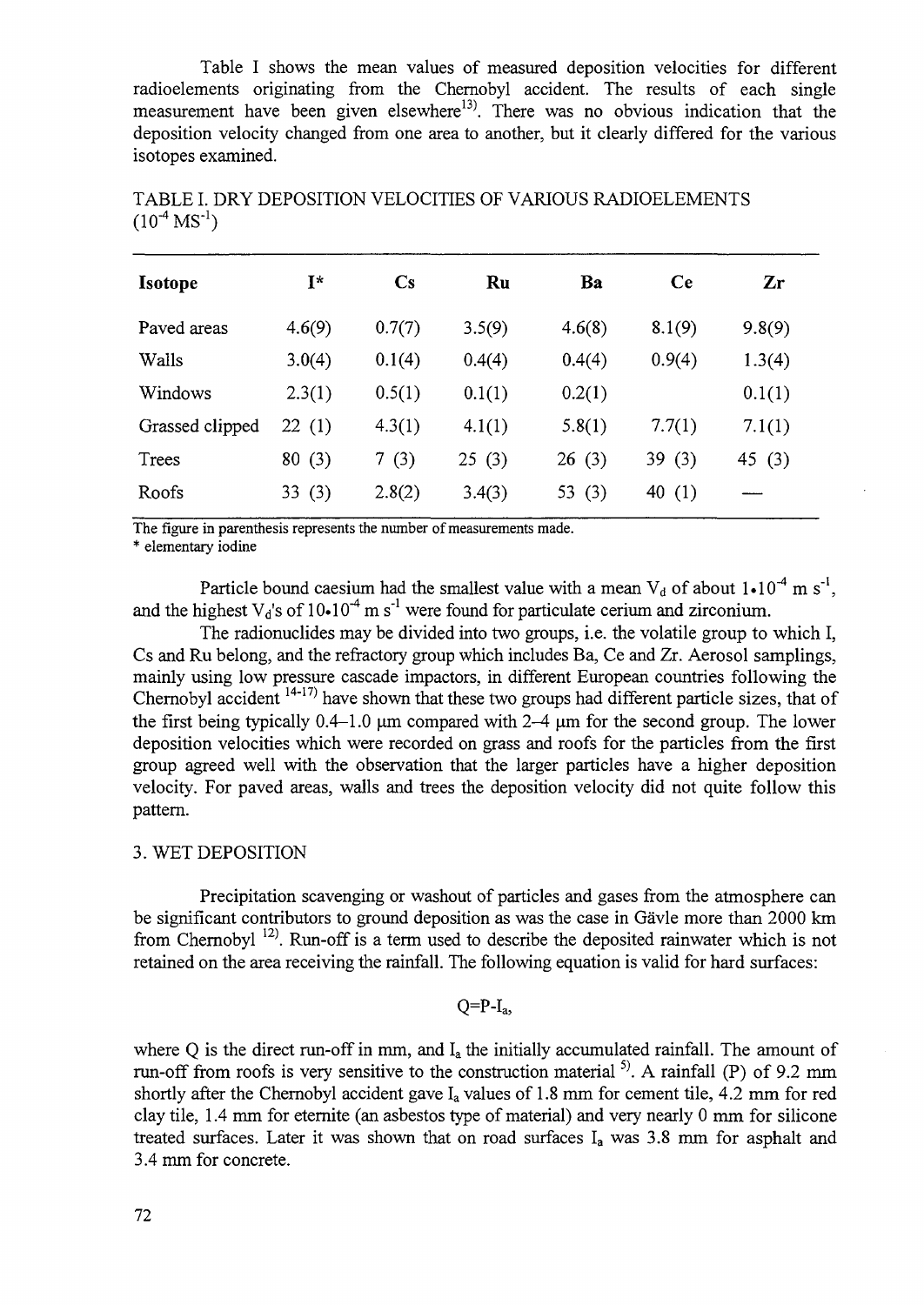Table II shows the concentration of different radionuclides in run-off water relative to that in rain water during a rainfall of 9.2 mm. Table III shows the amount of retained wet deposited matter on different types of roofs relative to deposition on a grassed area after a rainfall of 9.2 mm.

## TABLE II. CONCENTRATION OF RADIOELEMENTS IN RUN-OFF WATER RELATIVE TO THAT IN RAINWATER FOR A PRECIPITATION OF 9.2 MM

|                           | Isotope                |      |      |      |
|---------------------------|------------------------|------|------|------|
| Surface                   | $\mathbf{C}\mathbf{s}$ |      | Ru   | Ra   |
| Cement tile               | 0.49                   | 1.24 | 0.56 | 0.40 |
| Red tile                  | 0.55                   | 1.05 | 0.65 | 0.58 |
| Eternite                  | 0.14                   | 1.18 | 0.30 | 0.37 |
| Silicone treated eternite | 0.74                   | 1.00 | 0.52 | 0.67 |

TABLE HI. RELATIVE WET DEPOSITION ON DIFFERENT ROOFS

|                          | <b>Slope</b> | $^{137}Cs$ | $^{134}Cs$ | 131 <sub>T</sub> | $^{106}\text{Ru}$ | $^{103}\rm{Ru}$ | $140$ La |
|--------------------------|--------------|------------|------------|------------------|-------------------|-----------------|----------|
| Grassed area             | 0E           |            |            |                  |                   |                 |          |
| Cement tile              | 45E          | 0.58       | 0.62       | 0                | 0.42              | 0.27            | 0.68     |
| Red tile                 | 45E          | 0.68       | 0.71       | 0.43             | 0.60              | 0.53            | 0.69     |
| Corrugated eternite      | 45E          | 0.87       | 0.88       | $\theta$         | 0.65              | 0.64            | 0.68     |
| Silicon treated eternite | 45E          | 0.12       | 0.29       | $\Omega$         | 0.63              | 0.41            | 0.33     |
| Corrugated eternite      | 30E          | 0.80       | 0.81       | $\bf{0}$         | 0.59              | 0.55            | 0.63     |
| Silicon treated eternite | 30E          | 0.18       | 0.25       | $\Omega$         | 0.49              | 0.47            | 0.22     |

Of the examined roof materials, only red clay tiles retained a measurable amount of Iodine. Only 20-35% of the caesium and the lanthanum on silicon treated roofs was retained, compared with 60-90% on other types of roof, while the retention of ruthenium was similar for all roof materials.

# 4. INDOOR DEPOSITION

Some results of a series of indoor deposition measurements following the Chernobyl release are shown in Table IV. The mean indoor deposition velocities were found to be of the same order of magnitude as those recorded outdoors on walls and horizontal pavements. These indoor deposition velocities have been compared with the results of recent experiments, in which porous silica particles of various monodisperse size distributions ranging from 0.5 to 5.5  $\mu$ m and labelled with neutron activatable tracers were applied  $^{18}$ .

The Chernobyl caesium aerosol was found to have a size distribution which peaked a bit below 1 :m, and atmospheric <sup>7</sup>Be is known to be associated with 0.5 to 1  $\mu$ m particles. The mean indoor deposition velocity of the 0.5 um silica particles has been found to be 0.61.10<sup>4</sup> m/s in an unfurnished room and 0.82.10<sup>4</sup> m/s in a furnished room, which agrees well with the values given in Table IV for the caesium and beryllium aerosols.

As for the refractory pollutants, such as cerium and zirconium, Chernobyl aerosol particle sizes in the range of 2–5  $\mu$ m have been reported  $^{14}$ . As shown in Table IV, the mean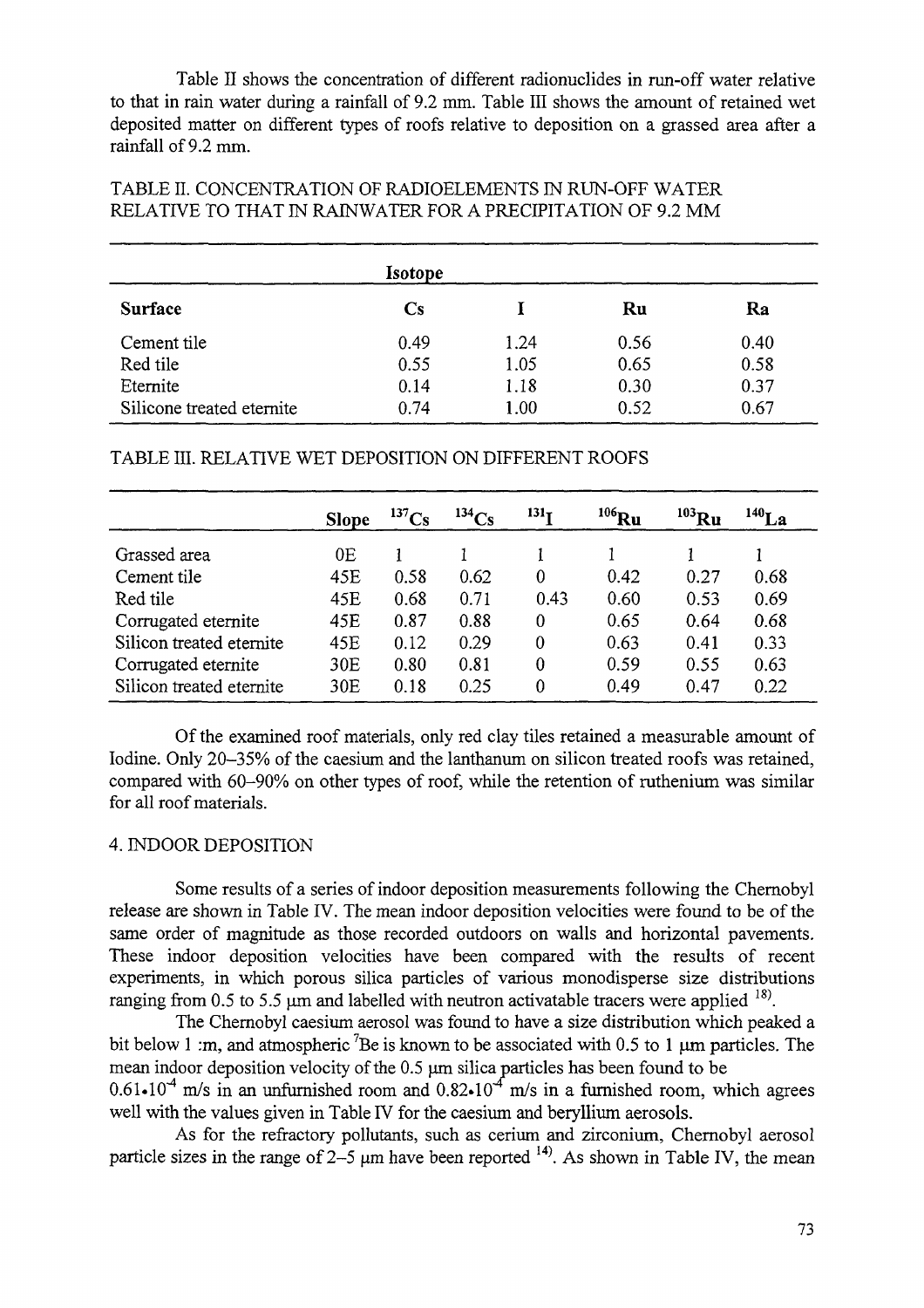indoor deposition velocity of these was found to range from  $3\cdot10^{-4}$  to  $5\cdot10^{-4}$  m/s. In comparison, the mean indoor deposition velocity of 4 um silica particles has been measured to be 2.42 $\cdot$ 10<sup>-4</sup> m/s in an unfurnished room and 3.11 $\cdot$ 10<sup>-4</sup> m/s in a furnished room.

| Isotope                                                               | $\mathcal{B}_d$ , mean deposition<br>velocity $(m.s^{-1})$ |
|-----------------------------------------------------------------------|------------------------------------------------------------|
| $\frac{137}{134}Cs$                                                   | $6.4 \text{ H} 10^{-5}$                                    |
|                                                                       | $6.2 H10^{-5}$                                             |
| $^{131}$ I (particulate)                                              | $1.1 \text{ H} 10^{-4}$                                    |
|                                                                       | $7.1 H 10^{-5}$                                            |
|                                                                       | $2.0 H10-4$                                                |
|                                                                       | $1.7 H 10-4$                                               |
|                                                                       | $3.1 H 10-4$                                               |
|                                                                       | $3.9 H 10-4$                                               |
| $7Be$<br>$103Ru$<br>$106Ru$<br>$141Ce$<br>$144Ce$<br>$95Zr$<br>$95Nh$ | 5.8 H $10^{-4}$                                            |
|                                                                       | $1.9 H 10-4$                                               |

TABLE IV. INDOOR DEPOSITION VELOCITIES

#### 5. DISCUSSION AND CONCLUSION

A series of measurements of dry deposition including indoor assessments was performed during the Chernobyl accident. The results provided a good understanding of the spatial distribution of dry and wet deposited material. This has enabled us to model the essential processes concerning dose assessment, which leads to the ultimate goal: the formation of an emergency strategy for areas contaminated after a nuclear accident.

### **REFERENCES**

- [1] GESELLSCHAFT FUR SICHERHEIT: DEUTSCHE RISIKOSTUDIE KERNKRAFTWERKE, Fachband 8, Unfallfolgenrechnung und Risikoergebnisse, Verlag TgV Rheinland, Köln, FRG (1981).
- [2] UNITED NATIONS SCIENTIFIC COMMITTEE ON EFFECTS OF ATOMIC RADIATION. SOURCES, Effects and Risks of Ionising Radiation, 1988 Report to the General Assembly, United Nations, New York, USA (1988).
- [3] GJ0RUP, H.L., JENSEN, N.O., HEDEMANN JENSEN, P., KRISTENSEN, L., NIELSEN, O.J., PEDERSEN, E.L., PETERSEN, T., ROED, J., THYKIER NIELSEN, S., HEIKEL VINTER, F., WARMING, L., AARKROG, A., Radioactive contamination of Danish Territory after Core-melt Accident at the Barsebäck Power Plant, Risø-R-462, Risø National Laboratory, DK-4000 Roskilde (1982).
- [4] KELLY G.N., The importance of urban environment for accident consequences, Radiat. Prot. Dosim. 21 (1987) 13-20
- [5] ROED, J., Run-off from roof material following the Chernobyl accident, Radiat. Prot. Dosim. 21 (1987) 59-64.
- [6] JACOB, P., MECKBACH, R., MULLER, H.M., Messung von Gammadosisleistungen durch kiinstliche Radionuklide in stadtischer Umgebung, Proceedings 7, Fachgesprach zur Überwachung der Umweltradioaktivität, Der Reaktorunfall in Tschernobyl, Ergebnisse, Erfahrungen, Folgerungen, Neuherberg, 16-17. Nov. 1987, 29-35.